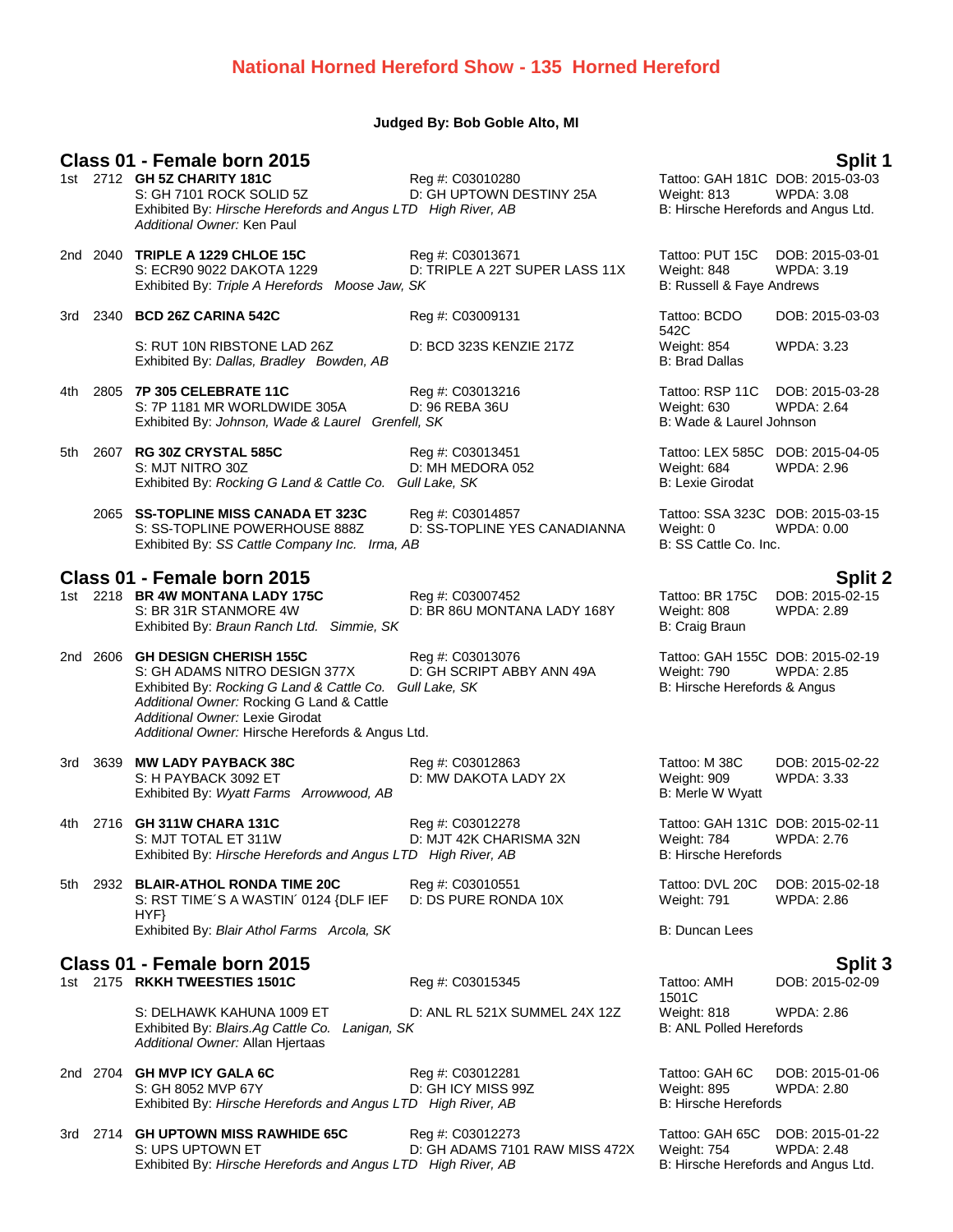Exhibited By: *Braun Ranch Ltd.* Simmie, SK B: Craig Braun B: Craig Braun 5th 3153 **TLELL 100W CRAZY JANE 14C** Reg #: C03005907 Tattoo: APSF 14C DOB: 2015-01-30 S: NJW 73S M326 TRUST 100W ET D: TLELL 7R JILL ET 53U Weight: 767 WPDA: 2.59 Exhibited By: *GRLN Livestock Red Deer County, AB* B: Richardson Ranch 2712 **GH DESIGN CAPRICE 93C** Reg #: C03012277 Tattoo: GAH 93C DOB: 2015-01-29 S: GH ADAMS NITRO DESIGN ET 377X D: GH SCRIPT DIAMOND LADY 91A Weight: 788 WPDA: 2.65 Exhibited By: *Hirsche Herefords and Angus LTD High River, AB* B: Hirsche Herefords and Angus Ltd.

## **Class 02 - Junior Division Calf Champion and Reserve Calf Champion Female**

1st 2175 **RKKH TWEESTIES 1501C** Reg #: C03015345 Tattoo: AMH

S: DELHAWK KAHUNA 1009 ET D: ANL RL 521X SUMMEL 24X 12Z Weight: 818 WPDA: 2.86 Exhibited By: *Blairs.Ag Cattle Co. Lanigan, SK* B: ANL Polled Herefords *Additional Owner:* Allan Hjertaas

S: GH 7101 ROCK SOLID 5Z **D: GH UPTOWN DESTINY 25A** Weight: 813 WPDA: 3.08 Exhibited By: *Hirsche Herefords and Angus LTD High River, AB* B: Hirsche Herefords and Angus Ltd. *Additional Owner:* Ken Paul

4th 2221 **BR 15Z LADY ET 129C** Reg #: C03011797 Tattoo: BR 129C DOB: 2015-02-05 S: BR 9279 EXTRA DEEP 15Z D: DBHR 68J STANDARD 155S Weight: 787 WPDA: 2.71

## **Split 0**

1501C DOB: 2015-02-09

2nd 2712 **GH 5Z CHARITY 181C** Reg #: C03010280 Tattoo: GAH 181C DOB: 2015-03-03

## **Class 03 - Senior Division Calf Champion and Reserve Calf Champion Female**

# **Class 04 - Female born 2014 Split 1**

1st 3338 **GH DESIGN MISS EXCCELLNT 104B** Reg #: 43576007<br>S: GH ADAMS NITRO DESIGN ET 377X D: NUT 228P TESS ET 327W S: GH ADAMS NITRO DESIGN ET 377X D: NUT 228P TESS ET 327W Weight: 1520 WPDA: 2.33 Exhibited By: *Roe Livestock Filer, ID* B: Hirsche Herefords & Angus Ltd. *Additional Owner:* Caitlyn Roe *Additional Owner:* Hirsche Herefords & Angus Ltd.

2nd 2036 **TRIPLE A 2059 PEBBLES ET 9B** Reg #: C03002289 Tattoo: AHSJ 9B DOB: 2014-02-01 S: C STOCKMAN 2059 ET CONTRIPLE A MAX'S RAMADA 15R Weight: 1421 WPDA: 2.16 Exhibited By: *Triple A Herefords Moose Jaw, SK* B: Murray Andrews B: Murray Andrews

3rd 3441 **CCR 100W ADELA ET 8B** Reg #: C02996671 Tattoo: CCR 8B DOB: 2014-02-02 S: NJW 73S M326 TRUST ET 100W ET D: CCR 122L ADELA ET 265T Weight: 1516 WPDA: 2.30 Exhibited By: *Copper Creek Ranch Princeton, BC* B: Copper Creek Ranch **B**: Copper Creek Ranch

4th 2943 **RVP 91Z BLUE RIBBON 99B** Reg #: C02993144 Tattoo: RVP 99B DOB: 2014-03-24 S: NJW 59R 88X RIBEYE 91Z D: GOBLE JADA 107Y Weight: 1406 WPDA: 2.31 Exhibited By: *Glenlees Farms Arcola, SK* B: River Valley Polled Herefords *Additional Owner:* Emma Lees

5th 2710 **GH 5Z BIANCA 162B** Reg #: C02999971 Tattoo: GAH 162B DOB: 2014-03-14 S: GH 7101 ROCK SOLID 5Z D: GH 7101 LADY SMASH 90Z Weight: 1656 WPDA: 2.68 Exhibited By: *Hirsche Herefords and Angus LTD High River, AB* B: Hirsche Herefords and Angus Ltd. *Additional Owner:* Landon Smith

6th 3199 **XLP HH 75Z NADIA 893B** Reg #: C03000908 Tattoo: XLP 893B DOB: 2014-02-25 S: ANL A XLP ACTION ET 75Z D: XLP HH 1131W NADIA 593Z Weight: 1402 WPDA: 2.21<br>Exhibited By: Lone Pine Cattle Services Vibank, SK B: Lone Pine Cattle Services Exhibited By: Lone Pine Cattle Services Vibank, SK

7th 3202 **XLP 5L BOGARTS SAPHIRE 7B** Reg #: C02996711 Tattoo: XLP 7B DOB: 2014-01-04<br>S: STAR OBF BOGART 5L D: XLP BATAVIA'S SAPHIRE 7R Weight: 1372 WPDA: 2.00 D: XLP BATAVIA'S SAPHIRE 7R Weight: 1372 WPDA: 2.000 D: XLP BATAVIA'S SAPHIRE 7R Weight: 1372 **Exhibited By: Lone Pine Cattle Services** *Additional Owner:* Jessie Procyk

8th 2841 **PK BEAUTY 192X 47B** Req #: C03013350 Tattoo: BPU 47B DOB: 2014-04-04 S: CL 1 DOMINO 0192X 1ET 
D: PK 133R UNA 35U Weight: 1128 WPDA: 1.89<br>
Exhibited By: PK Herefords Canora, SK B: Clint Kopelchuk B: Clint Kopelchuk Exhibited By: PK Herefords Canora, SK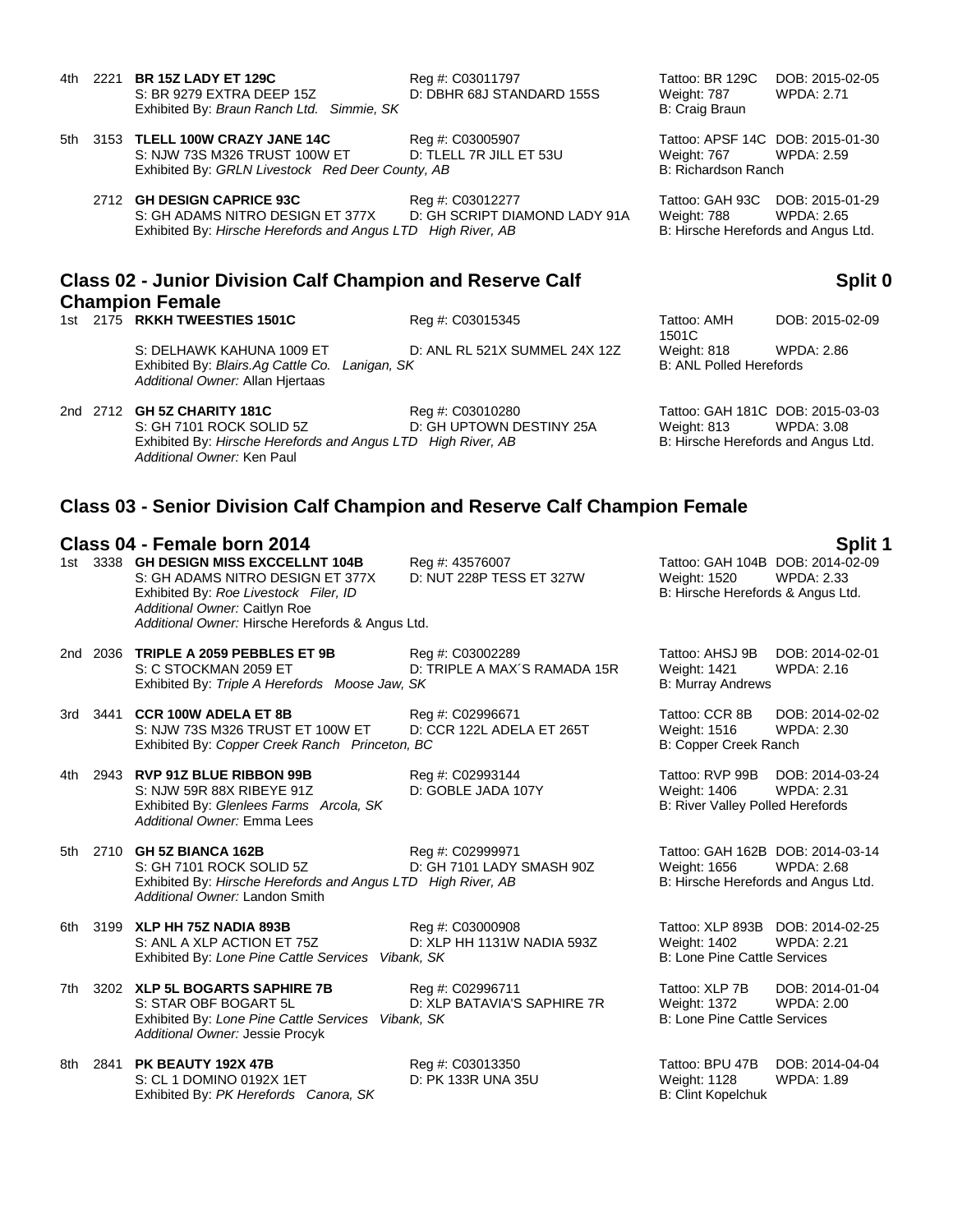|                           | <b>Class 05 - Junior Champion and Reserve Junior Champion Female</b>                                                                                                                                                                                                                            |                                                                                |                                                                                                                                            | Split 0                                                 |
|---------------------------|-------------------------------------------------------------------------------------------------------------------------------------------------------------------------------------------------------------------------------------------------------------------------------------------------|--------------------------------------------------------------------------------|--------------------------------------------------------------------------------------------------------------------------------------------|---------------------------------------------------------|
|                           | 1st 3338 GH DESIGN MISS EXCCELLNT 104B<br>S: GH ADAMS NITRO DESIGN ET 377X<br>Exhibited By: Roe Livestock Filer, ID<br>Additional Owner: Caitlyn Roe<br>Additional Owner: Hirsche Herefords & Angus Ltd.                                                                                        | Reg #: 43576007<br>D: NUT 228P TESS ET 327W                                    | <b>Weight: 1520</b><br>B: Hirsche Herefords & Angus Ltd.                                                                                   | Tattoo: GAH 104B DOB: 2014-02-09<br><b>WPDA: 2.33</b>   |
|                           | 2nd 2036 TRIPLE A 2059 PEBBLES ET 9B<br>S: C STOCKMAN 2059 ET<br>Exhibited By: Triple A Herefords Moose Jaw, SK                                                                                                                                                                                 | Reg #: C03002289<br>D: TRIPLE A MAX'S RAMADA 15R                               | Tattoo: AHSJ 9B<br><b>Weight: 1421</b><br><b>B: Murray Andrews</b>                                                                         | DOB: 2014-02-01<br>WPDA: 2.16                           |
|                           | Class 06 Female (with 2015 tattooed calf) born 2013                                                                                                                                                                                                                                             |                                                                                |                                                                                                                                            | Split 1                                                 |
| 1st 2708                  | <b>GH SCRIPT DIAMOND LADY 91A</b><br>S: SR SCRIPT 187<br>Calf at Side: GH DESIGN CAPRICE 93C Reg #: C03012277<br>S: GH ADAMS NITRO DESIGN ET 377X Sex: F<br>Exhibited By: Hirsche Herefords and Angus LTD High River, AB<br>Additional Owner: Hirsche Herefords<br>Additional Owner: Billy Paul | Reg #: C03003448<br>D: GH DIAMOND LASS 311P                                    | Tattoo: GAH 91A<br>Weight: 1485<br>Tattoo: GAH 93C<br>Weight: 788<br>B: Hirsche Herefords and Angus Ltd.                                   | DOB: 2013-02-04<br>DOB: 2015-01-29<br><b>WPDA: 0.00</b> |
| 2nd 3676                  | <b>BIG-GULLY V-9 VENERABLE 320A</b><br>S: SLDK VENDETTA V-9 ET<br>Calf at Side: TOP-50 CLASSY 1C<br>S: WLB BULL 90X 15Z<br>Exhibited By: Top-50 Livestock Lashburn, SK                                                                                                                          | Reg #: C02983593<br>D: BIG-GULLY 517U FANCY 230Y<br>Reg #: C03011433<br>Sex: F | Tattoo: MWF 3220A DOB: 2013-02-01<br>Weight: 1628<br>Tattoo: PKL 1C<br>Weight: 948<br>B: Big Gully Farm                                    | DOB: 2015-01-10<br>WPDA: 0.00                           |
|                           | Class 07 Female (with 2015 tattooed calf) born 2012 or earlier                                                                                                                                                                                                                                  |                                                                                |                                                                                                                                            | Split 1                                                 |
| 1st 2491                  | <b>ELMLODGE ZENA 26Z</b><br>S: UPS JT NEON 7101 1ET<br>Calf at Side: TRENT HILL CASSANDRA Reg #: C03008169                                                                                                                                                                                      | Reg #: C02968023<br>D: ELMLODGE 19P UPPER CLASS 41U Weight: 1735               | Tattoo: TAX 26Z<br>Tattoo: TH 5C                                                                                                           | DOB: 2012-02-06<br>DOB: 2015-01-31                      |
|                           | 5C<br>S: NJW 73S W18 HOMETOWN 10Y ET Sex: F<br>Exhibited By: Elmlodge Polled Herefords Indian River, ON<br>Additional Owner: Theodore & Shirley McCracken                                                                                                                                       |                                                                                | Weight: 798<br><b>B: Grant Elmhirst</b>                                                                                                    | WPDA: 0.00                                              |
| 2nd 2706                  | <b>GH HONEY SCRIPT 88Y</b><br>S: SR SCRIPT 187<br>Calf at Side: GH MVP CONTEST 316C<br>S: GH 8052 MVP 67Y<br>Exhibited By: Hirsche Herefords and Angus LTD High River, AB                                                                                                                       | Reg #: C2988715<br>D: GH ADAMS HONEY ROBIN 432W<br>Reg #: C03012260<br>Sex: M  | Tattoo: GAH 88Y<br>Weight: 1630<br>Tattoo: GAH 316C<br>Weight: 811<br>B: Hirsche Herefords and Angus Ltd.                                  | DOB: 2011-04-17<br>DOB: 2015-05-03<br><b>WPDA: 0.00</b> |
| 3rd 2419                  | T-BAR-K 4W REBA 159Y<br>S: DBHR 31R STANDMORE 4W<br>Calf at Side: T-BAR-K 125Y OVER THE Reg #: C03009079                                                                                                                                                                                        | Reg #: C02958825<br>D: T-BAR-K 52S REBA 7W                                     | Tattoo: AITD 159Y DOB: 2011-05-01<br>Weight: 1751<br>Tattoo: AITD 32C                                                                      | DOB: 2015-04-06                                         |
|                           | <b>TOP 32C</b><br>S: MW DAKOTA 125Y<br>Exhibited By: T Bar K Ranch Wawota, SK                                                                                                                                                                                                                   | Sex: M                                                                         | Weight: 835<br>B: Kevin B Dorrance                                                                                                         | <b>WPDA: 0.00</b>                                       |
| 4th 2742                  | <b>M-R 151R AIMEE 454Y</b><br>S: HPH 145R AVATAR 5U<br>Calf at Side: M-R 32X LAURA 454C<br>S: HF 102S LARIAT 32X<br>Exhibited By: Mission Ridge Herefords Raymore, SK                                                                                                                           | Reg #: C02964436<br>D: MJT 121K PRINCESS 151R<br>Reg #: C03006948<br>Sex: F    | Tattoo: KURT 454Y DOB: 2011-03-21<br>Weight: 1943<br>Tattoo: APKO 454C DOB: 2015-04-09<br>Weight: 840<br><b>B: Mission Ridge Herefords</b> | <b>WPDA: 0.00</b>                                       |
|                           | <b>Class 08 - Senior Champion and Reserve Senior Champion</b>                                                                                                                                                                                                                                   |                                                                                |                                                                                                                                            | Split 0                                                 |
| <b>Female</b><br>1st 2491 | Exhibited By: Elmlodge Polled Herefords Indian River, ON<br><b>TRENT HILL CASSANDRA 5C</b>                                                                                                                                                                                                      | Reg #: C03008169                                                               | B: Theodore & Shirley McCracken<br>Tattoo: TH 5C                                                                                           | DOB: 2015-01-31                                         |

**ELMLODGE ZENA 26Z** Reg #: C02968023 Tattoo: TAX 26Z DOB: 2012-02-06 S: UPS JT NEON 7101 1ET D: ELMLODGE 19P UPPER CLASS 41U Weight: 1735 WPDA: 1.25 *Additional Owner:* Theodore & Shirley McCracken

*Additional Owner:* Theodore & Shirley McCracken

S: NJW 73S W18 HOMETOWN 10Y ET D: ELMLODGE ZENA 26Z Weight: 798 WPDA: 2.71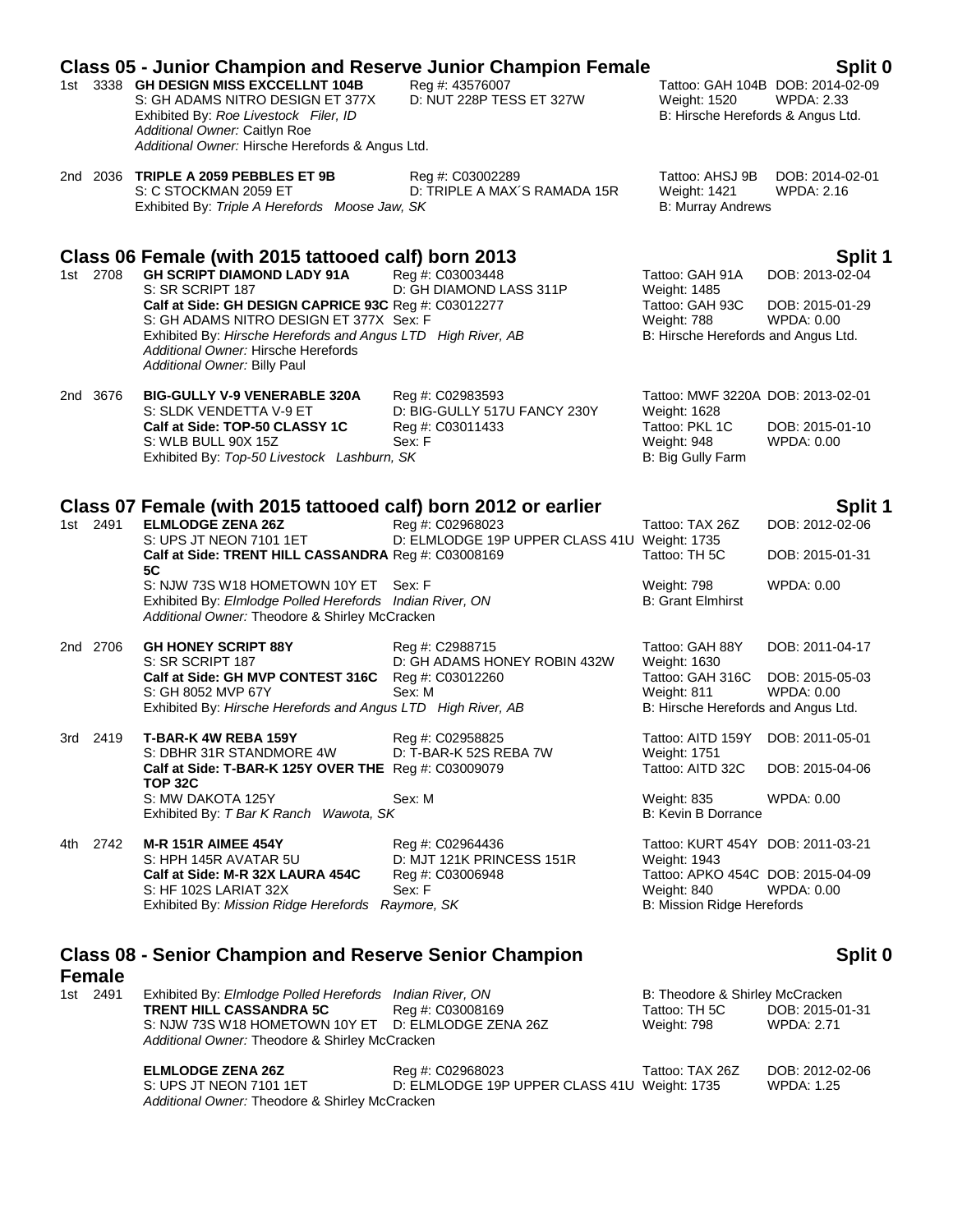|       | 2nd 2708      | Exhibited By: Hirsche Herefords and Angus LTD High River, AB<br><b>GH DESIGN CAPRICE 93C</b><br>S: GH ADAMS NITRO DESIGN ET 377X D: GH SCRIPT DIAMOND LADY 91A                                                                  | Reg #: C03012277                                                   | B: Hirsche Herefords and Angus Ltd.<br>Tattoo: GAH 93C<br>Weight: 788 | DOB: 2015-01-29<br><b>WPDA: 2.65</b>                  |
|-------|---------------|---------------------------------------------------------------------------------------------------------------------------------------------------------------------------------------------------------------------------------|--------------------------------------------------------------------|-----------------------------------------------------------------------|-------------------------------------------------------|
|       |               | <b>GH SCRIPT DIAMOND LADY 91A</b><br>S: SR SCRIPT 187<br>Additional Owner: Hirsche Herefords<br>Additional Owner: Billy Paul                                                                                                    | Reg #: C03003448<br>D: GH DIAMOND LASS 311P                        | Tattoo: GAH 91A<br>Weight: 1485                                       | DOB: 2013-02-04<br>WPDA: 1.45                         |
|       | <b>Female</b> | <b>Class 09 - Grand Champion and Reserve Grand Champion</b>                                                                                                                                                                     |                                                                    |                                                                       | Split 0                                               |
|       | 1st 3338      | Exhibited By: Roe Livestock Filer, ID<br><b>GH DESIGN MISS EXCCELLNT 104B</b><br>S: GH ADAMS NITRO DESIGN ET 377X D: NUT 228P TESS ET 327W<br>Additional Owner: Caitlyn Roe<br>Additional Owner: Hirsche Herefords & Angus Ltd. | Reg #: 43576007                                                    | B: Hirsche Herefords & Angus Ltd.<br>Tattoo: GAH 104B<br>Weight: 1520 | DOB: 2014-02-09<br><b>WPDA: 2.33</b>                  |
|       | 2nd 2036      | Exhibited By: Triple A Herefords Moose Jaw, SK<br>TRIPLE A 2059 PEBBLES ET 9B<br>S: C STOCKMAN 2059 ET                                                                                                                          | Reg #: C03002289<br>D: TRIPLE A MAX'S RAMADA 15R                   | <b>B: Murray Andrews</b><br>Tattoo: AHSJ 9B<br>Weight: 1421           | DOB: 2014-02-01<br>WPDA: 2.16                         |
|       |               | Class 10 - Bull born 2015                                                                                                                                                                                                       |                                                                    |                                                                       | Split 1                                               |
|       |               | 1st 2042 TRIPLE A 1229 CLIFFORD 51C<br>S: ECR 9022 DAKOTA 1229<br>Exhibited By: Triple A Herefords Moose Jaw, SK                                                                                                                | Reg #: C03015074<br>D: TRIPLE-A 122K POPTART 74P                   | Tattoo: PUT 51C<br>Weight: 845<br><b>B: Russell and Faye Andrews</b>  | DOB: 2015-03-27<br><b>WPDA: 3.52</b>                  |
|       |               | 2nd 2423 T-BAR-K 125Y NEW ERA 47C<br>S: MW DAKOTA 125Y<br>Exhibited By: T Bar K Ranch Wawota, SK                                                                                                                                | Reg #: C03009058<br>D: T-BAR-K 4W ANDREA 158Y                      | Weight: 862<br>B: Kevin B Dorrance                                    | Tattoo: AITD 47C DOB: 2015-04-04<br><b>WPDA: 3.72</b> |
| 3rd   |               | 2605 RG 51Z MAGNUM 5128C                                                                                                                                                                                                        | Reg #: C03015390                                                   | Tattoo: WAGG                                                          | DOB: 2015-04-28                                       |
|       |               | S: MW DAKOTA LAD 51Z<br>Exhibited By: Rocking G Land & Cattle Co.                                                                                                                                                               | D: BIG GULLY 2165 FANTASY 112T<br>Gull Lake, SK                    | 5128C<br>Weight: 840<br>B: Rocking G Land & Cattle                    | <b>WPDA: 4.04</b>                                     |
| 4th.  |               | 2063 SS-TOPLINE CANADIAN POWER 123C<br>S: SS-TOPLINE POWERHOUSE 888Z<br>Exhibited By: SS Cattle Company Inc. Irma, AB                                                                                                           | Reg #: C03013132<br>D: SS-TOPLINE YES CANADIANNA                   | Weight: 775<br>B: SS Cattle Co. Inc.                                  | Tattoo: SSA 123C DOB: 2015-04-04<br><b>WPDA: 3.34</b> |
| 5th   | 3638          | <b>MW PAYBACK 78C</b><br>S: H PAYBACK 3092 ET<br>Exhibited By: Wyatt Farms Arrowwood, AB                                                                                                                                        | Reg #: C03012862<br>D: MW KRISPIE KRUNCH 26T                       | Tattoo: M 78C<br>Weight: 858<br>B: Merle W Wyatt                      | DOB: 2015-04-12<br><b>WPDA: 3.83</b>                  |
| 6th - |               | 2415 T-BAR-K 125Y OVER THE TOP 32C<br>S: MW DAKOTA 125Y<br>Exhibited By: T Bar K Ranch Wawota, SK                                                                                                                               | Reg #: C03009079<br>D: T-BAR-K 4W REBA 159Y                        | Tattoo: AITD 32C<br>Weight: 835<br>B: Kevin B Dorrance                | DOB: 2015-04-06<br>WPDA: 3.63                         |
|       |               | Class 10 - Bull born 2015                                                                                                                                                                                                       |                                                                    |                                                                       | Split 2                                               |
|       |               | 1st 2215 BR 15Z CASH IS KING 140C<br>S: BR 9279 EXTRA DEEP 15Z<br>Exhibited By: Braun Ranch Ltd. Simmie, SK                                                                                                                     | Reg #: C03007518<br>D: DBHR 159M STANDARD 182U                     | Tattoo: BR 140C<br>Weight: 1102<br>B: Craig Braun                     | DOB: 2015-02-08<br><b>WPDA: 3.84</b>                  |
|       | 2nd 2887      | <b>BIG-GULLY 0248 ARMANI 453C</b><br>S: C CRUZ 0248 ET<br>Exhibited By: Big Gully Farm Maidstone, SK                                                                                                                            | Reg #: C03010276<br>D: BIG-GULLY 2165 FANCY 153U                   | Weight: 1034<br>B: Big Gully Farm                                     | Tattoo: MWF 453C DOB: 2015-02-15<br><b>WPDA: 3.69</b> |
| 3rd - | 2886          | <b>BIG-GULLY 2165 HAWTHORN 766C</b><br>S: C FANTASTIC 2165<br>Exhibited By: Big Gully Farm Maidstone, SK                                                                                                                        | Reg #: C03009778<br>D: BIG-GULLY 47R GOLD HARLEY 766Y Weight: 1108 | B: Big Gully Farm                                                     | Tattoo: MWF 766C DOB: 2015-02-09<br><b>WPDA: 3.87</b> |
| 4th   | 2220          | <b>BR 15Z CLASSIFIED 177C</b><br>S: BR 9279 EXTRA DEEP 15Z<br>Exhibited By: Braun Ranch Ltd. Simmie, SK                                                                                                                         | Reg #: C03007527<br>D: BR 4W MISS HART 195Y                        | Tattoo: BR 177C<br><b>Weight: 1014</b><br>B: Craig Braun              | DOB: 2015-02-16<br><b>WPDA: 3.63</b>                  |
| 5th   | 2214          | <b>BR 15Z CUSTOM BUILT ET 145C</b><br>S: BR 9279 EXTRA DEEP 15Z<br>Exhibited By: Braun Ranch Ltd. Simmie, SK                                                                                                                    | Reg #: C03011801<br>D: BR 24W STANDARD LADY 179Y                   | Tattoo: BR 145C<br>Weight: 1047<br>B: Craig Braun                     | DOB: 2015-02-10<br>WPDA: 3.67                         |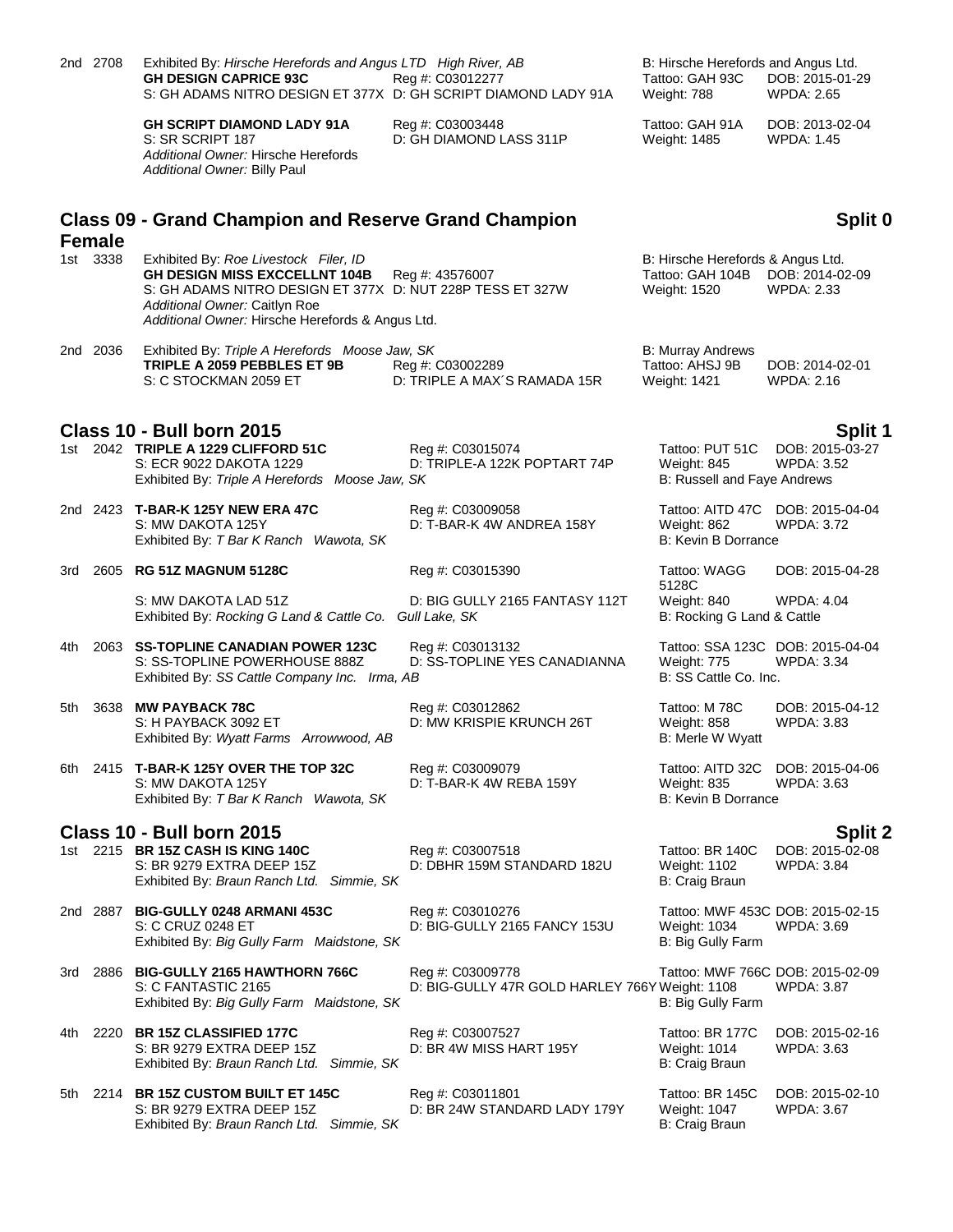| 6th.  |          | 2343 BCD CRACKER JACK 517C                                                                                            | Reg #: C03009133                                                  | Tattoo: BCDO<br>517C                                                           | DOB: 2015-02-11                      |
|-------|----------|-----------------------------------------------------------------------------------------------------------------------|-------------------------------------------------------------------|--------------------------------------------------------------------------------|--------------------------------------|
|       |          | S: RUT 10N RIBSTONE LAD 26Z<br>Exhibited By: Dallas, Bradley Bowden, AB                                               | D: BCD 4K PEACHES ET 440P                                         | Weight: 1042<br><b>B: Brad Dallas</b>                                          | <b>WPDA: 3.67</b>                    |
| 7th   | 3637     | <b>MW PAYBACK 26C</b><br>S: H PAYBACK 3092 ET<br>Exhibited By: Wyatt Farms Arrowwood, AB                              | Reg #: C03012859<br>D: MW PRAIRIE STAR 44U                        | Tattoo: M 26C<br>Weight: 945<br>B: Merle W. Wyatt                              | DOB: 2015-02-15<br><b>WPDA: 3.38</b> |
|       |          | Class 10 - Bull born 2015                                                                                             |                                                                   |                                                                                | Split 3                              |
|       |          | 1st 2890 BIG-GULLY 102 HURLEY 271C<br>S: WCC/CC 1009 GREAT DIVIDE 102                                                 | Reg #: C03008923<br>D: BIG-GULLY 611 GOLD BOUNTY<br>217W          | Tattoo: MWF 271C DOB: 2015-01-23<br><b>Weight: 1040</b>                        | <b>WPDA: 3.43</b>                    |
|       |          | Exhibited By: Big Gully Farm Maidstone, SK                                                                            |                                                                   | B: Big Gully Farm                                                              |                                      |
|       | 2nd 2888 | <b>BIG-GULLY 102 NORTH FACE 219C</b><br>S: WCC/CC 1009 GREAT DIVIDE 102<br>Exhibited By: Big Gully Farm Maidstone, SK | Reg #: C03009147<br>D: BIG-GULLY 8151 MONA LISA 219Z              | Tattoo: LLH 219C DOB: 2015-01-27<br><b>Weight: 1136</b><br>B: Lance D Leachman | <b>WPDA: 3.80</b>                    |
|       |          | 3rd 2749 GRLZ AL CAPONE 87C<br>S: GRLZ KINGPIN 73A<br>Exhibited By: Hereford GRLZ Raymore, SK                         | Reg #: C03006222<br>D: BIG-GULLY 8285 UNDENIABLE 187X Weight: 997 | Tattoo: GRLZ 87C DOB: 2015-02-07<br>B: Rena & Kayla Hordos                     | <b>WPDA: 3.46</b>                    |
|       |          | 4th 2217 BR 15Z CROSSOVER 135C<br>S: BR 9279 EXTRA DEEP 15Z<br>Exhibited By: Braun Ranch Ltd. Simmie, SK              | Reg #: C03007506<br>D: DBHR 159M STANDARD LADY 197T               | Tattoo: BR 135C<br>Weight: 1043<br>B: Craig Braun                              | DOB: 2015-02-07<br><b>WPDA: 3.62</b> |
| 5th - | 2701     | <b>GH UPTOWN CHANCELLOR 80C</b><br>S: UPS UPTOWN ET<br>Exhibited By: Hirsche Herefords and Angus LTD High River, AB   | Reg #: C03012267<br>D: MLL 7122 IZZY 324Y                         | Tattoo: GAH 80C<br>Weight: 995<br>B: Hirsche Herefords and Angus Ltd.          | DOB: 2015-01-27<br><b>WPDA: 3.33</b> |
| 6th - |          | 2344 BCD 5Z THE ROCK 505C                                                                                             | Reg #: C03015335                                                  | Tattoo: BCDO<br>505C                                                           | DOB: 2015-01-21                      |
|       |          | S: GH 7101 ROCK SOLID 5Z<br>Exhibited By: Dallas, Bradley Bowden, AB                                                  | D: BCD 902W AMANDA 315A                                           | Weight: 1126<br><b>B: Brad Dallas</b>                                          | WPDA: 3.69                           |
| 7th   | 2705     | <b>GH UPTOWN CASPER 59C</b><br>S: UPS UPTOWN ET<br>Exhibited By: Hirsche Herefords and Angus LTD High River, AB       | Reg #: C03012265<br>D: GH ADAMS SILENT FIONA 93U                  | Tattoo: GAH 59C<br>Weight: 1028<br><b>B: Hirsche Herefords</b>                 | DOB: 2015-01-20<br>WPDA: 3.36        |

### **Class 11 - Junior Division Calf Champion and Reserve Calf Champion Bull**

| 1st | 2890 | <b>BIG-GULLY 102 HURLEY 271C</b>           | Rea #: C03008923             | Tattoo: MWF 271C DOB: 2015-01-23 |
|-----|------|--------------------------------------------|------------------------------|----------------------------------|
|     |      | S: WCC/CC 1009 GREAT DIVIDE 102            | D: BIG-GULLY 611 GOLD BOUNTY | Weight: 1040<br>WPDA: 3.43       |
|     |      |                                            | 217W                         |                                  |
|     |      | Exhibited By: Big Gully Farm Maidstone, SK |                              | B: Big Gully Farm                |
|     |      |                                            |                              |                                  |

2nd 2042 **TRIPLE A 1229 CLIFFORD 51C** Reg #: C03015074 Tattoo: PUT 51C DOB: 2015-03-27 S: ECR 9022 DAKOTA 1229 D: TRIPLE-A 122K POPTART 74P Weight: 845 Exhibited By: Triple A Herefords Moose Jaw, SK B: Russell and Faye Andrews

### **Class 12 - Senior Division Calf Champion and Reserve Calf Champion Bull**

**Class 13 - Bull born 2014 Split 1** 1st 2043 **TRIPLE A 2059 BAM BAM ET 11B** S: C STOCKMAN 2059 ET D: TRIPLE A MAX'S REBECCA 22R Weight: 1898 WPDA: 2.97<br>Exhibited By: Triple A Herefords Moose Jaw, SK B: Russell & Faye Andrews Exhibited By: Triple A Herefords Moose Jaw, SK

|  | 2nd 3437 CCR 9500 BARCODE 38B                  | Reg #: C02992563          |
|--|------------------------------------------------|---------------------------|
|  | S: H WCC/WB 668 WYARNO 9500 ET                 | D: CCR 29F BONITA ET 314T |
|  | Exhibited By: Copper Creek Ranch Princeton, BC |                           |

3rd 2604 **406X HOUDINI´S SHADOW 4185B** Reg #: C03002293 Tattoo: LEX 4185B DOB: 2014-05-01<br>S: GH ADAMS SHADOW RISER ET 406X D: MH MEDORA 052 Weight: 2062 WPDA: 3.62 S: GH ADAMS SHADOW RISER ET 406X D: MH MEDORA 052 Weight: 2062 WPDA: 3.62 Exhibited By: *Rocking G Land & Cattle Co. Gull Lake, SK* B: Lexie Girodat *Additional Owner:* Rocking G Land & Cattle Co.

# **Split 0**

Tattoo: CCR 38B DOB: 2014-02-24 Weight: 1860 WPDA: 2.92 B: Copper Creek Ranch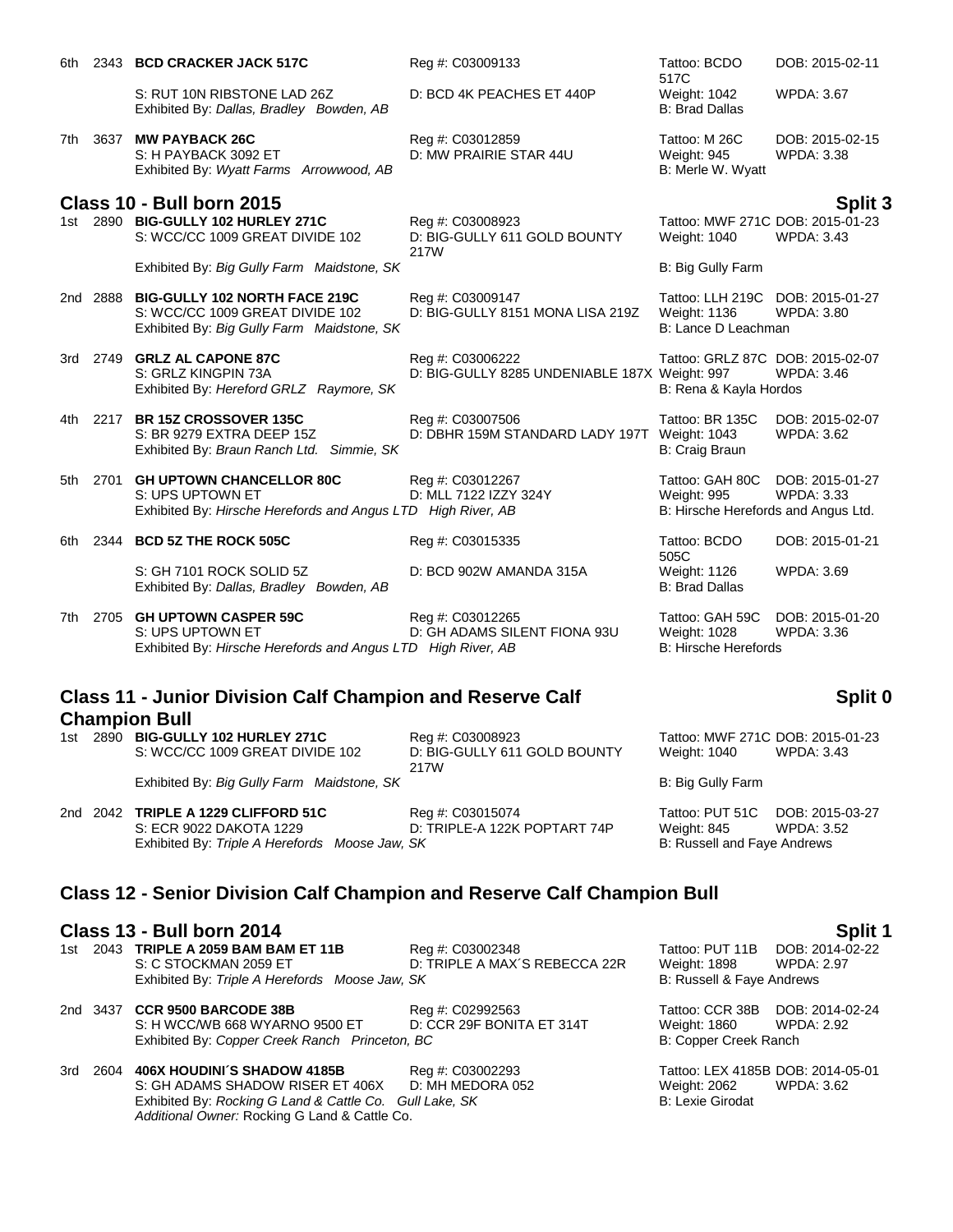|       |      | 4th 2342 BCD UPTOWN BACARDI 405B                                                                                                                                                       | Reg #: C3002689                                    | Tattoo: BCDO                                                               | DOB: 2014-01-28                                 |
|-------|------|----------------------------------------------------------------------------------------------------------------------------------------------------------------------------------------|----------------------------------------------------|----------------------------------------------------------------------------|-------------------------------------------------|
|       |      | S: UPS UPTOWN ET<br>Exhibited By: Dallas, Bradley Bowden, AB                                                                                                                           | D: BCD 602U XYLIA 085X                             | 405B<br>Weight: 2156<br><b>B: Brad Dallas</b>                              | <b>WPDA: 3.25</b>                               |
|       |      | 5th 3132 ACE TRACKER LAD 29B<br>S: MJT TRACKER 33X<br>Exhibited By: Ace Herefords Senlac, SK                                                                                           | Reg #: C03013717<br>D: ACE 1R LASS 12Y             | Tattoo: ACE 29B<br>Weight: 1816<br><b>B: Brady Moncrieff</b>               | DOB: 2014-05-01<br>WPDA: 3.19                   |
|       |      | 6th 3133 ACE TRACKER LAD 21B<br>S: MJT TRACKER 33X<br>Exhibited By: Ace Herefords Senlac, SK                                                                                           | Reg #: C03013711<br>D: ACE SCULLY LASS 21X         | Tattoo: ACE 21B<br>Weight: 1882<br><b>B: Brady Moncrieff</b>               | DOB: 2014-04-21<br><b>WPDA: 3.24</b>            |
|       |      | 2842 PK BREWSTER 192X 22B<br>S: CL 1 DOMINO 0192X 1ET<br>Exhibited By: PK Herefords Canora, SK                                                                                         | Reg #: C03013349<br>D: PK MISS MONUMENT 3Y         | Tattoo: BPU 22B<br><b>Weight: 1641</b><br><b>B: Clint Kopelchuk</b>        | DOB: 2014-04-04<br><b>WPDA: 2.75</b>            |
|       |      | Class 13 - Bull born 2014                                                                                                                                                              |                                                    |                                                                            |                                                 |
|       |      | 2840 PK BLOWOUT 192X 74B<br>S: CL 1 DOMINO 0192X 1ET<br>Exhibited By: PK Herefords Canora, SK                                                                                          | Reg #: C03013349<br>D: PK 66T STARLET 52X          | Tattoo: BPU 74B<br>Weight: 0<br><b>B: Clint Kopelchuk</b>                  | Split 23<br>DOB: 2014-04-20<br>WPDA: 0.00       |
|       |      |                                                                                                                                                                                        |                                                    |                                                                            |                                                 |
|       |      | <b>Class 14 - Junior Champion and Reserve Junior Champion Bull</b><br>1st 2043 TRIPLE A 2059 BAM BAM ET 11B<br>S: C STOCKMAN 2059 ET<br>Exhibited By: Triple A Herefords Moose Jaw, SK | Reg #: C03002348<br>D: TRIPLE A MAX'S REBECCA 22R  | Tattoo: PUT 11B<br><b>Weight: 1898</b><br>B: Russell & Faye Andrews        | Split 0<br>DOB: 2014-02-22<br><b>WPDA: 2.97</b> |
|       |      | 2nd 3437 CCR 9500 BARCODE 38B<br>S: H WCC/WB 668 WYARNO 9500 ET<br>Exhibited By: Copper Creek Ranch Princeton, BC                                                                      | Reg #: C02992563<br>D: CCR 29F BONITA ET 314T      | Tattoo: CCR 38B<br>Weight: 1860<br>B: Copper Creek Ranch                   | DOB: 2014-02-24<br><b>WPDA: 2.92</b>            |
|       |      | <b>Class 15 - Bull born 2013</b>                                                                                                                                                       |                                                    |                                                                            |                                                 |
|       |      | 1st 3337 RB 105 REST EASY 305A<br>S: F REST EASY 105<br>Exhibited By: Roe Livestock Filer, ID                                                                                          | Reg #: 43454645<br>D: F MS YANKEE 031              | Tattoo: 305A<br>Weight: 2451<br>B:                                         | Split 1<br>DOB: 2013-01-21<br><b>WPDA: 2.37</b> |
|       |      | 2nd 2752 GRLZ KINGPIN 73A<br>S: HF 503W KINGDOM 236Y<br>Exhibited By: Hereford GRLZ Raymore, SK                                                                                        | Reg #: C02982525<br>D: MR MISS 85L UPTOWN GIRL 73U | Tattoo: GRLZ 73A DOB: 2013-02-11<br>Weight: 2401<br>B: Rena & Kayla Hordos | <b>WPDA: 2.37</b>                               |
|       |      | 3rd 2414 T-BAR-K 602U SOLO CUP 2A<br>S: GH ADAMS MATCH POINT ET 602U<br>Exhibited By: T Bar K Ranch Wawota, SK<br>Additional Owner: KR2 Group                                          | Reg #: C02982852<br>D: BCD 326N NINA 090X          | Tattoo: AITD 2A<br>Weight: 2517<br><b>B: Brad Dallas</b>                   | DOB: 2013-02-07<br><b>WPDA: 2.47</b>            |
| 4th - | 2608 | <b>MW ARROWWOOD 35A</b><br>S: MW KRUNCH 12S<br>Exhibited By: Rocking G Land & Cattle Co. Gull Lake, SK<br>Additional Owner: Rocking G Land & Cattle Co.                                | Reg #: C02989585<br>D: MW DAKOTA LADY 24W          | Tattoo: M 35A<br>Weight: 2651<br><b>B: Merle Wyatt</b>                     | DOB: 2013-02-11<br>WPDA: 2.61                   |
|       |      |                                                                                                                                                                                        |                                                    |                                                                            |                                                 |
|       |      | <b>Class 16 - Senior Champion and Reserve Senior Champion Bull</b><br>1st 3337 RB 105 REST EASY 305A<br>S: F REST EASY 105<br>Exhibited By: Roe Livestock Filer, ID                    | Reg #: 43454645<br>D: F MS YANKEE 031              | Tattoo: 305A<br><b>Weight: 2451</b><br>В:                                  | Split 0<br>DOB: 2013-01-21<br><b>WPDA: 2.37</b> |
|       |      | 2nd 2752 <b>GRLZ KINGPIN 73A</b><br>S: HF 503W KINGDOM 236Y<br>Exhibited By: Hereford GRLZ Raymore, SK                                                                                 | Reg #: C02982525<br>D: MR MISS 85L UPTOWN GIRL 73U | Tattoo: GRLZ 73A DOB: 2013-02-11<br>Weight: 2401<br>B: Rena & Kayla Hordos | <b>WPDA: 2.37</b>                               |
|       |      |                                                                                                                                                                                        |                                                    |                                                                            |                                                 |
|       |      | <b>Class 17 - Grand Champion and Reserve Grand Champion Bull</b>                                                                                                                       |                                                    |                                                                            | Split 0                                         |
|       |      | 1st 2043 TRIPLE A 2059 BAM BAM ET 11B<br>S: C STOCKMAN 2059 ET                                                                                                                         | Reg #: C03002348<br>D: TRIPLE A MAX'S REBECCA 22R  | Tattoo: PUT 11B<br>Weight: 1898                                            | DOB: 2014-02-22<br><b>WPDA: 2.97</b>            |

Exhibited By: *Triple A Herefords Moose Jaw, SK* B: Russell & Faye Andrews B: Russell & Faye Andrews